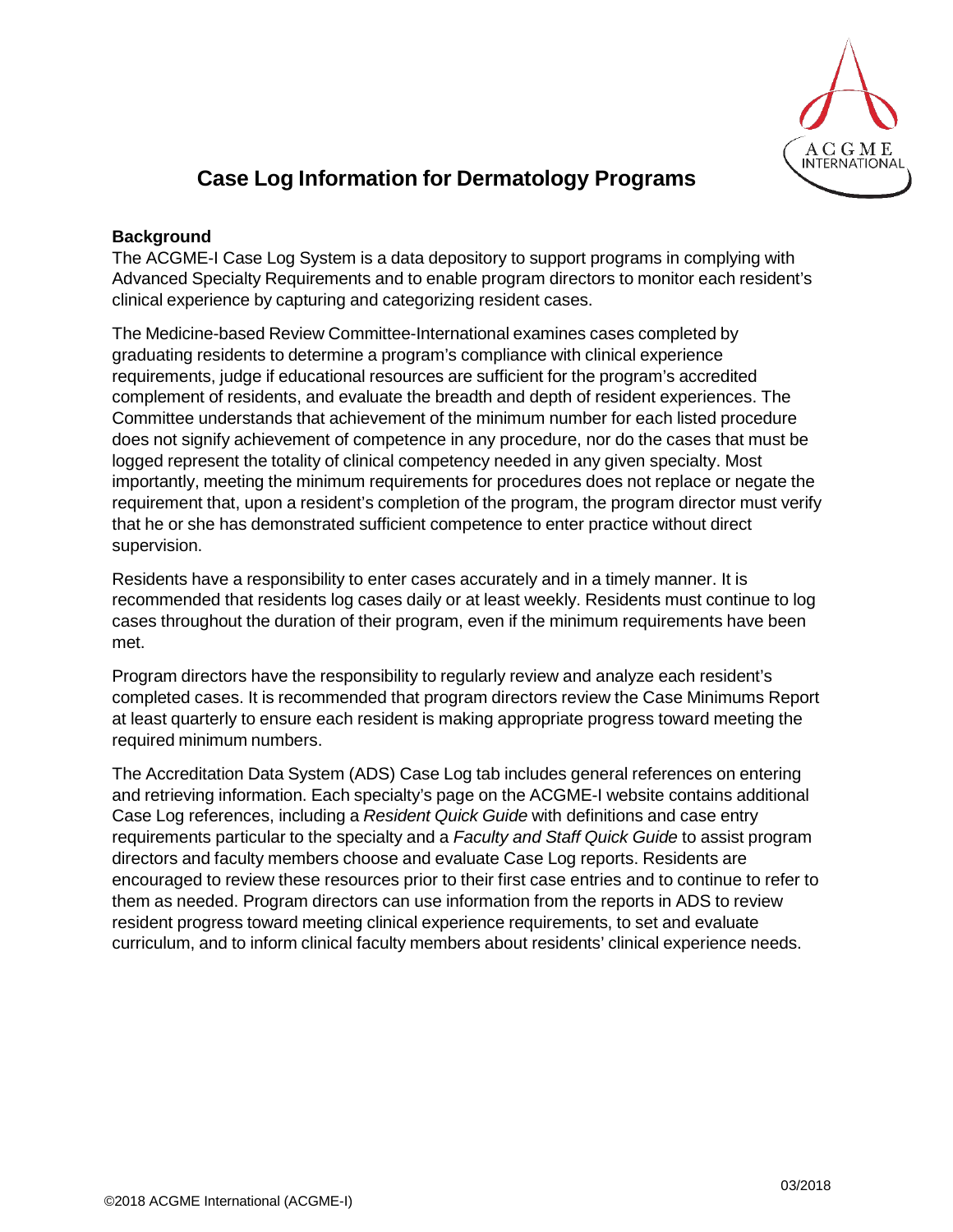## **FREQUENTLY ASKED QUESTIONS**

## **1. Why are minimum numbers used?**

The Medicine-based Review Committee-International determined that minimum numbers for key procedures would provide information on clinical resources without detracting from the latitude that the program director must have to manage the clinical curriculum.

**2. How were case and procedure categories and minimum numbers identified?** The ACGME-I uses the same case and procedure categories and minimum numbers that are used for residency training in the United States. In the US, some specialties determined minimum case numbers after the specialty Review Committee analyzed national data for graduating residents. Some specialties worked with their respective boards to determine case and procedural categories and minimum numbers.

The Review Committee-International felt adhering to the same numbers as in the US provided a baseline to begin monitoring ACGME-I-accredited programs. Minimum numbers have been in place in the US for a number of years. In addition to the information obtained from block diagrams and ACGME-I Resident and Faculty Survey results, Case Logs for graduating residents are recognized as one important data point for judging resident clinical experience. The Review Committee-International will continue to monitor Case Log reports for graduating residents to determine if the use of US minimum numbers will need modification for the international community.

## **3. How do residents enter cases?**

The ACGME-I Case Log System uses descriptors to identify and log cases. The Review Committee-International will evaluate graduate resident cases based on descriptions of the procedures including the type of procedure and the area where the procedure was performed.

**4. If the institution uses an electronic system to track cases, duty hours, resident evaluations, etc., can the Case Log data from this system be uploaded into ADS?** No. At present there is no mechanism to electronically transfer cases from another system into ADS. The program director has ultimate responsibility to ensure that all data reported in ADS is accurate and complete, and should encourage residents to enter their case data daily in the Case Log System in ADS.

Note that if your institution's electronic system has the capability, it may be possible to download ADS Case Log data into your system. Contact technical support at [ADS@acgme.org](mailto:ADS@acgme.org) to obtain technical assistance for this function.

## **5. Will residents have access to their Case Logs after graduation?**

Yes. Residents can access their Case Log reports after completion of the program to use for hospital credentialing, apply for fellowships, etc. Residents are not able to add cases after completing the program.